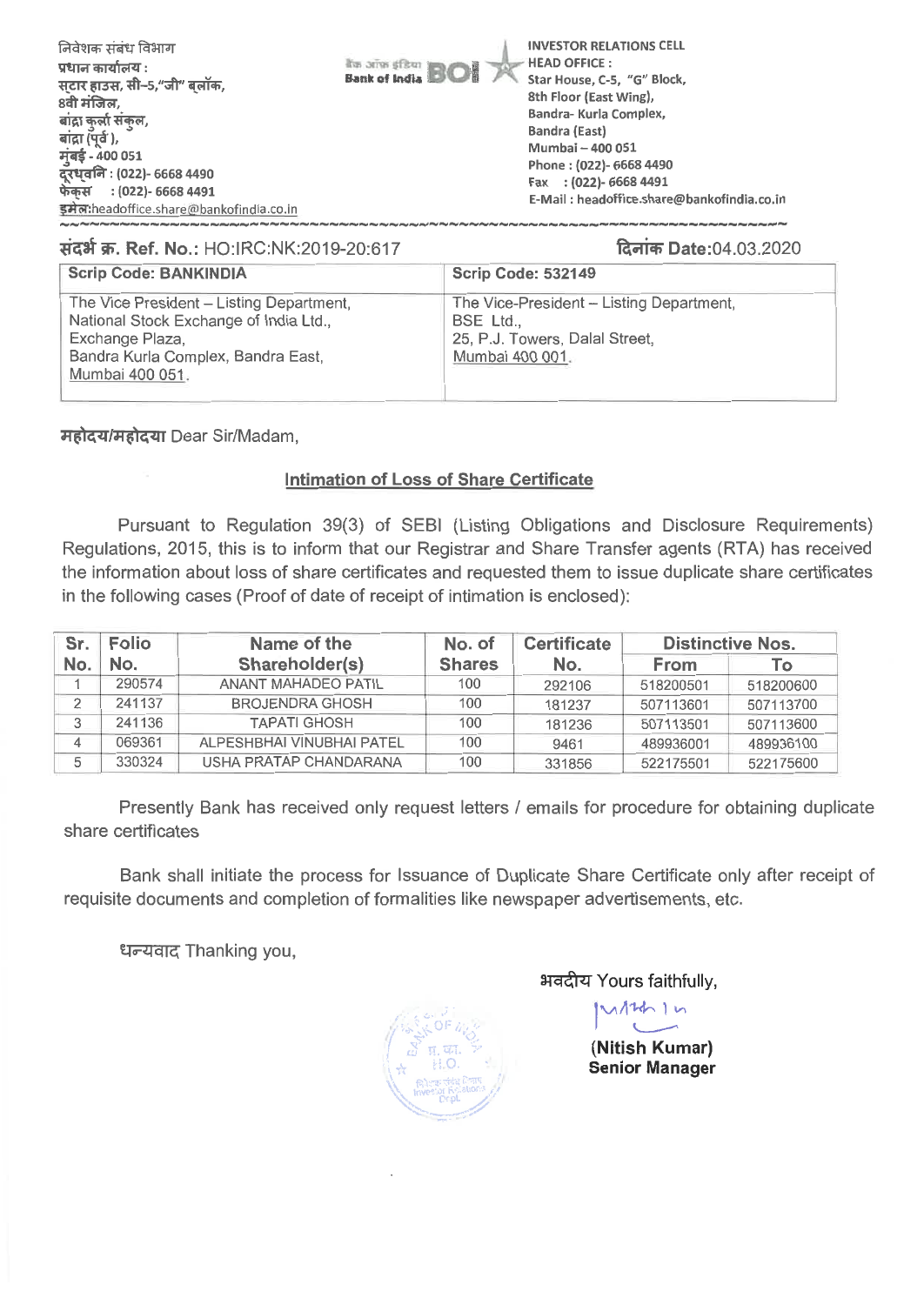## [External]Duplicate Share Intimations Received On : 20200302

**X** DELETE **4.** REPLY **4+** REPLY ALL FORWARD •••



bssduplicate@bigshareonline.com Mon 02/03/2020 12:08

Mark as unread

 $\leftarrow$ 

- To: Rajeev Bhatia; Investor Relations Department;
- Cc: vijay@bigshareonline.com; jibu@bigshareonline.com; bhagwan@bigshareonline.com; Bssduplicate@Bigshareonline.Com <bssduplicate@bigshareonline.com>;

0.) 1 attachment

511021.pdf

Caution: This email originated from a source outside Bank of India.

Dear Sir/Ma'am,

Please be informed that in terms of the provisions of the SEBI (LODR) Regulations, 2015, the Company is required to submit information regarding loss of share certificates and issue of duplicate certificates, to the stock exchange within two days of its getting information. Further, the said intimation has to be filed only through the mode of NEAPS filing for NSE and on listing.bseindia.com for BSE and not via hard copy submission.

Accordingly, we are sharing herewith the receipt of the following request for loss of share certificate of the Company by shareholders, to enable you to comply with the said regulatory requirement within the timelines prescribed.

| <b>Client Name</b>                      | Cert.<br>No | Dist. No<br>From | Dist. NO.<br>To | Folio<br>No. | Quantity | Name                   |
|-----------------------------------------|-------------|------------------|-----------------|--------------|----------|------------------------|
| <b>BANK OF INDIA -</b><br><b>EQUITY</b> | 292106      | 518200501        | 518200600       | 290574       | 100      | ANANT MAHADEO<br>PATIL |

Should you have any queries in respect of the aforesaid instruction kindly revert back.

Regards,

Bigshare Services Pvt. Ltd.

Alert:External Mail! Exercise caution while opening URL/attachment.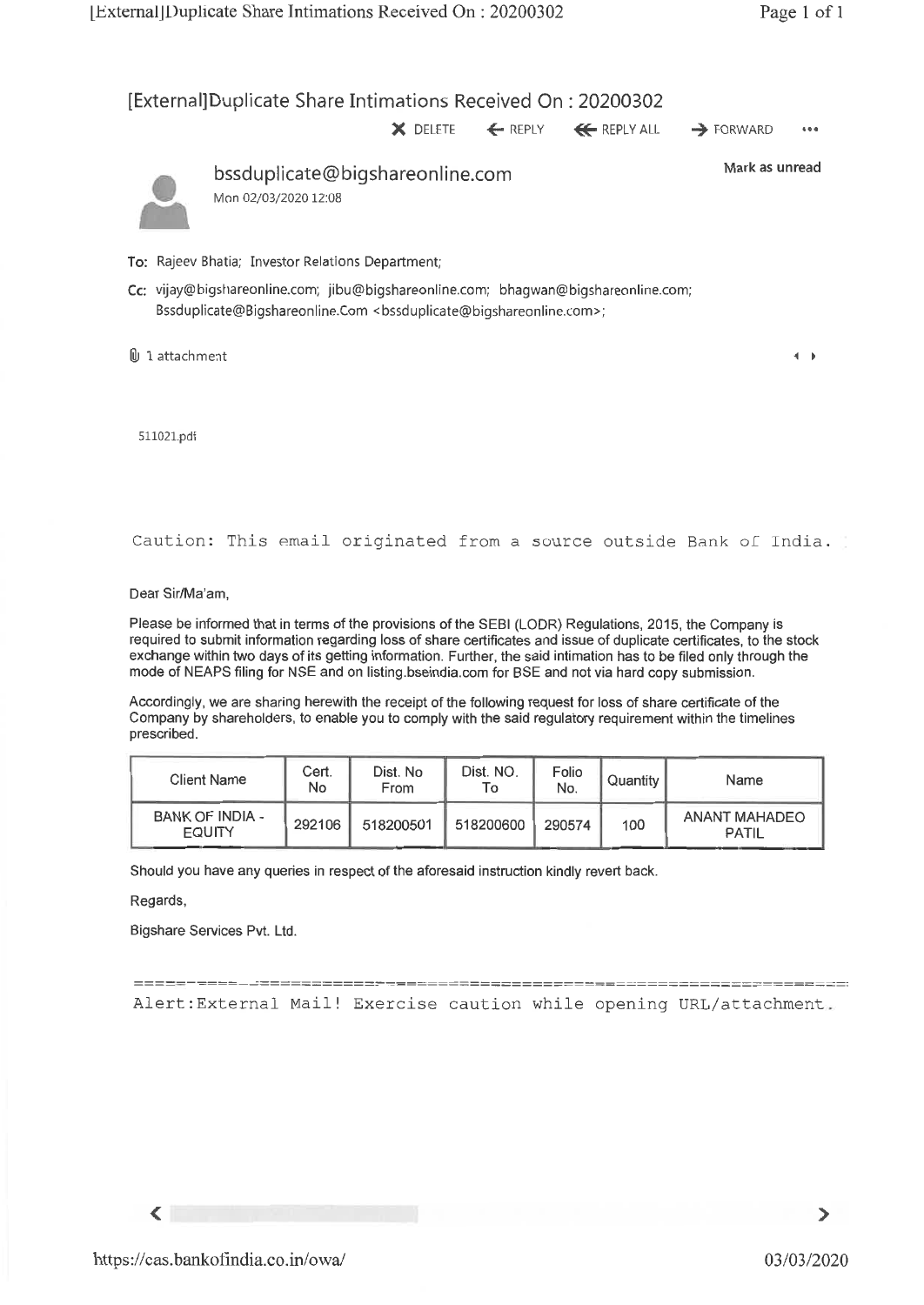porcedure 28/2/20  $2802202022$ 10.0 Bready hid over to short older Byshe sovies Lr) 511021  $M_{Vm}$ Bank of Indra.<br>Sys: Issue of duplicate<br>I have lost the shee confirat of Bak of India. Kindly provide the procedure for Bene of duplick sic. BIGSHARE SERVICES PVT. LT Subject to Verification 02 MAR 2020 Thanky you Your faim fully Sign

 $\n *A*  $\overline{M}$   $\overline{R} + \overline{V}$$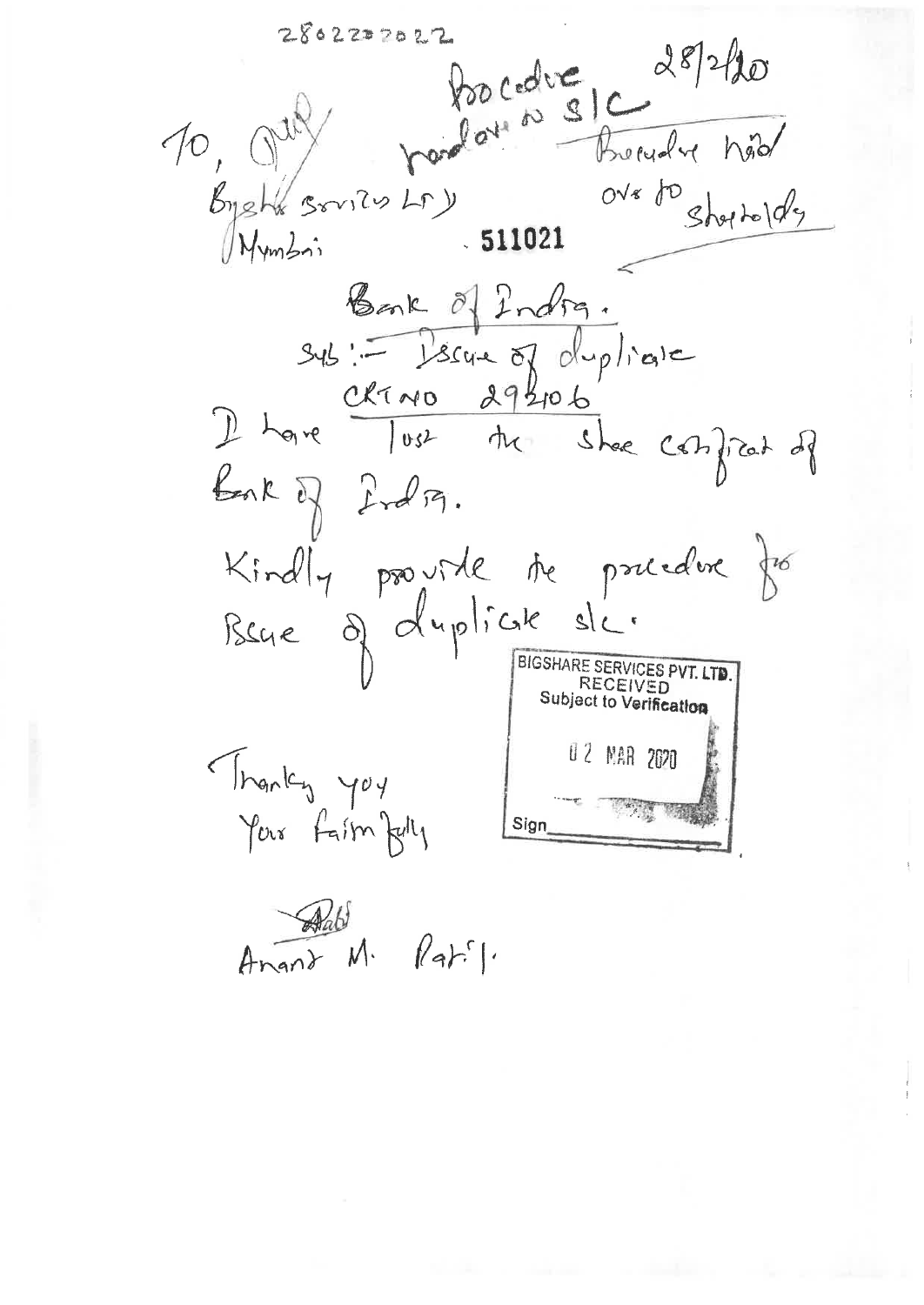# [External] Duplicate Share Intimations Received On : 20200303

**X** DELETE  $\leftarrow$  REPLY  $\leftarrow$  REPLY ALL  $\rightarrow$  FORWARD



bssduplicate@bigshareonline.com Tue 03/03/2020 11:59

Mark as unread

 $\leftarrow$ 

- To: Rajeev Bhatia; Investor Relations Department;
- Cc: vijay@bigshareonline.com; jibu@bigshareonline.com; bhagwan@bigshareonline.com; Bssduplicate@Bigshareonline.Com <br/>bssduplicate@bigshareonline.com>;

@J 1 attachment

511115.pdf

Caution: This email originated from a source outside Bank of India.

Dear Sir/Ma'am,

Please be informed that in terms of the provisions of the SEBI (LODR) Regulations, 2015, the Company is required to submit information regarding loss of share certificates and issue of duplicate certificates, to the stock exchange within two days of its getting information. Further, the said intimation has to be filed only through the mode of NEAPS filing for NSE and on listing.bseindia.com for BSE and not via hard copy submission.

Accordingly, we are sharing herewith the receipt of the following request for loss of share certificate of the Company by shareholders, to enable you to comply with the said regulatory requirement within the timelines prescribed.

| Client Name                      | Cert.<br>No | Dist. No<br>From | Dist. NO.<br>Т٥ | Folio<br>No. | Quantity | Name                             |
|----------------------------------|-------------|------------------|-----------------|--------------|----------|----------------------------------|
| BANK OF INDIA -<br><b>EQUITY</b> | 181237      | 507113601        | 507113700 L     | 241137       | 100      | <b>BROJENDRA</b><br><b>GHOSH</b> |

Should you have any queries in respect of the aforesaid instruction kindly revert back.

Regards,

 $\blacktriangleleft$ 

Bigshare Services Pvt. Ltd.

==================================== Alert:External Mail! Exercise caution while opening URL/attachment.

⋗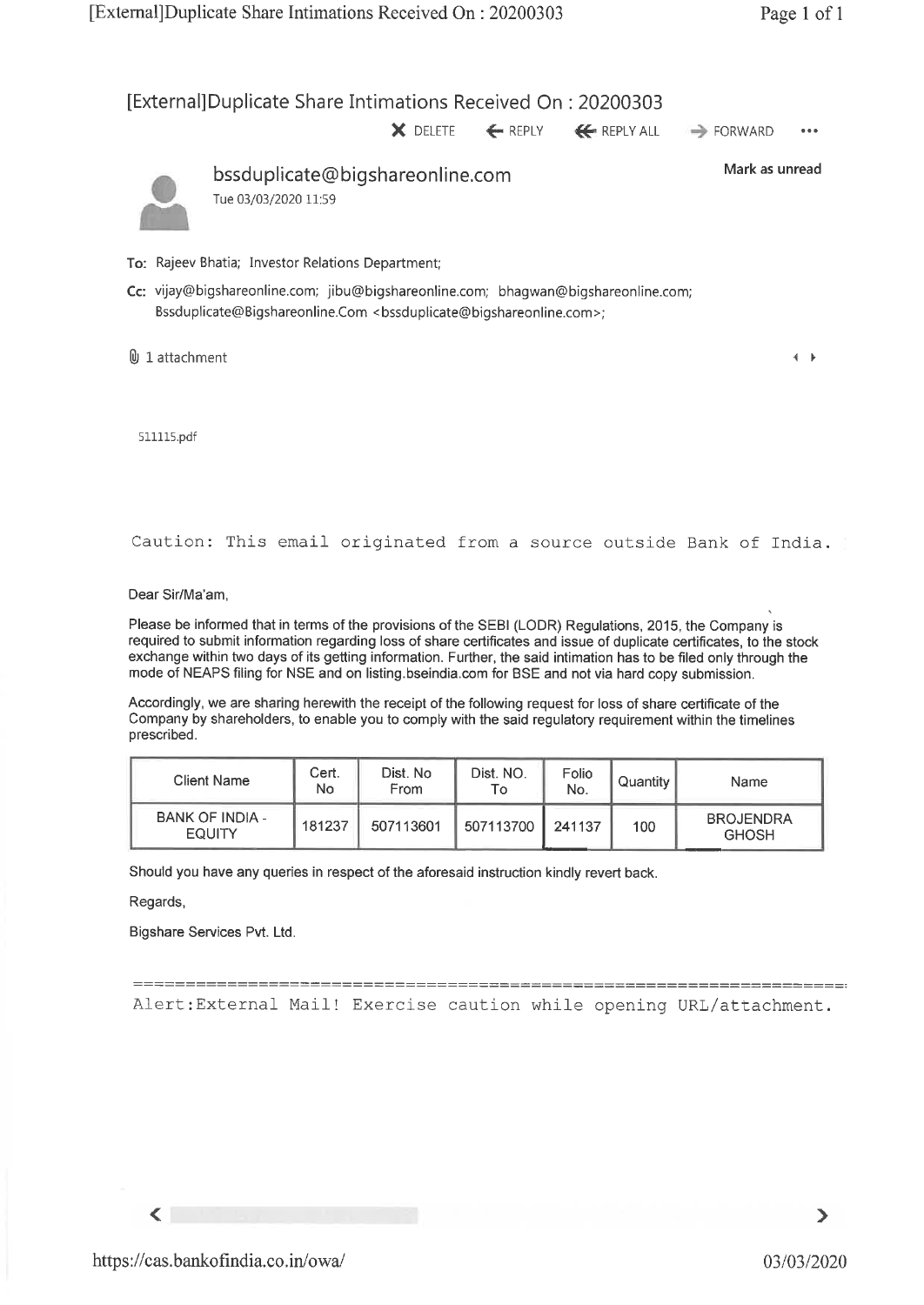1 etc - 28/2/2020  $\sqrt{6}$ WHOM IT MAY CONCERN M/S BIGSHARE SERVICES PUT LTD. Dup  $ANDBER(CE)$ MUMBA) Folio A10. / Client 10 No. - 241137 MAHARASHTRA Dear Sir / Madam, 511115 Sub: - Procedure to issue duplicate certificate I mould like to enform that I am a shoreholder of Bank of Indian and I have misplaced my physical shore cortificate. I have abroady raised the issue wia online query reference no. 20220003. I liame been directed to send the nation ID and address proof, herve sending the same. I hereby request you to kindly contine the Comersation mon enrail. My enril 10 ès GHOSHO4@YMAIL.COM. I hereby suggest you to kindly let me know the<br>procedure to issue the dyplicate certificate and asso coment it into demait form. Regards, Briendra gebrih. BIGSHARE SERVICES PVT. LTD. **RECEIVED** Subject to Verification 0 3 MAR 2020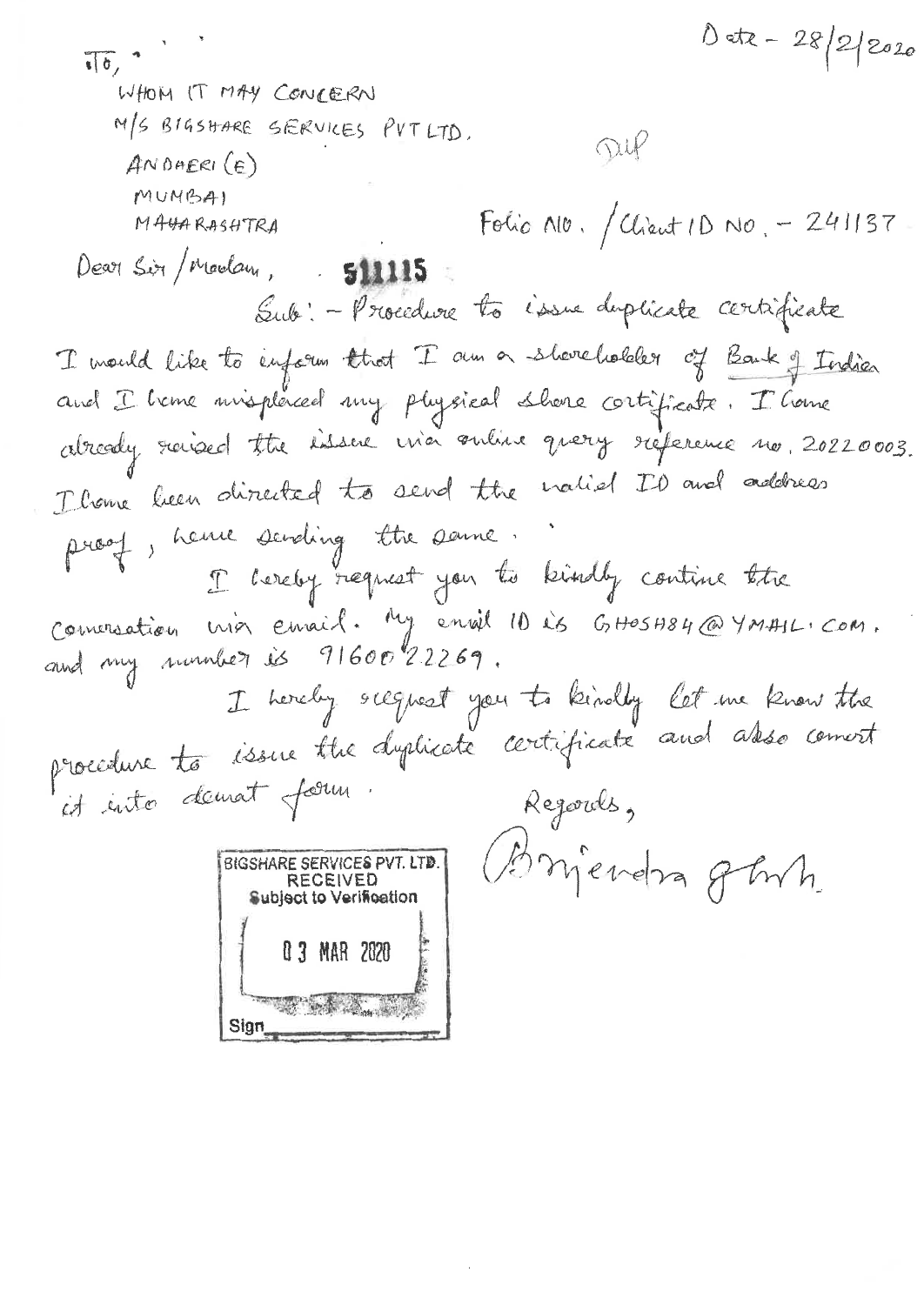# [External] Duplicate Share Intimations Received On : 20200303

**X** DELETE ← REPLY ← REPLY ALL → FORWARD •••



bssduplicate@bigshareonline.com Tue 03/03/2020 12:00

**Mark as unread** 

 $\leftarrow$ 

- **To:** Rajeev Bhatia; Investor Relations Department;
- **Cc:** vijay@bigshareonline.com; jibu@bigshareonline.com; bhagwan@bigshareonline.com; Bssduplicate@Bigshareonline.Com <br/> <br/>ssduplicate@bigshareonline.com>;
- **Q** 1 attachment

511146.pdf

Caution: This email originated from a source outside Bank of India.

**Dear Sir/Ma'am,** 

**Please be informed that in terms of the provisions of the SEBI (LODR) Regulations, 2015, the Company is required to submit information regarding loss of share certificates and issue of duplicate certificates, to the stock exchange within two days of its getting information. Further, the said intimation has to be filed only through the mode of NEAPS filing for NSE and on listing.bseindia.com for BSE and not via hard copy submission.** 

**Accordingly, we are sharing herewith the receipt of the following request for loss of share certificate of the Company by shareholders, to enable you to comply with the said regulatory requirement within the timelines prescribed.** 

| <b>Client Name</b>                                               | Cert. No   Dist. No From   Dist. NO. To   Folio No.   Quantity |  | Name               |
|------------------------------------------------------------------|----------------------------------------------------------------|--|--------------------|
| BANK OF INDIA - EQUITY   181236   507113501   507113600   241136 |                                                                |  | 100   TAPATI GHOSH |

**Should you have any queries in respect of the aforesaid instruction kindly revert back.** 

**Regards,** 

**Bigshare Services Pvt. Ltd.** 

Alert:External Mail! Exercise caution while opening URL/attachment.

 $\leq$ 

 $\mathbf{\lambda}$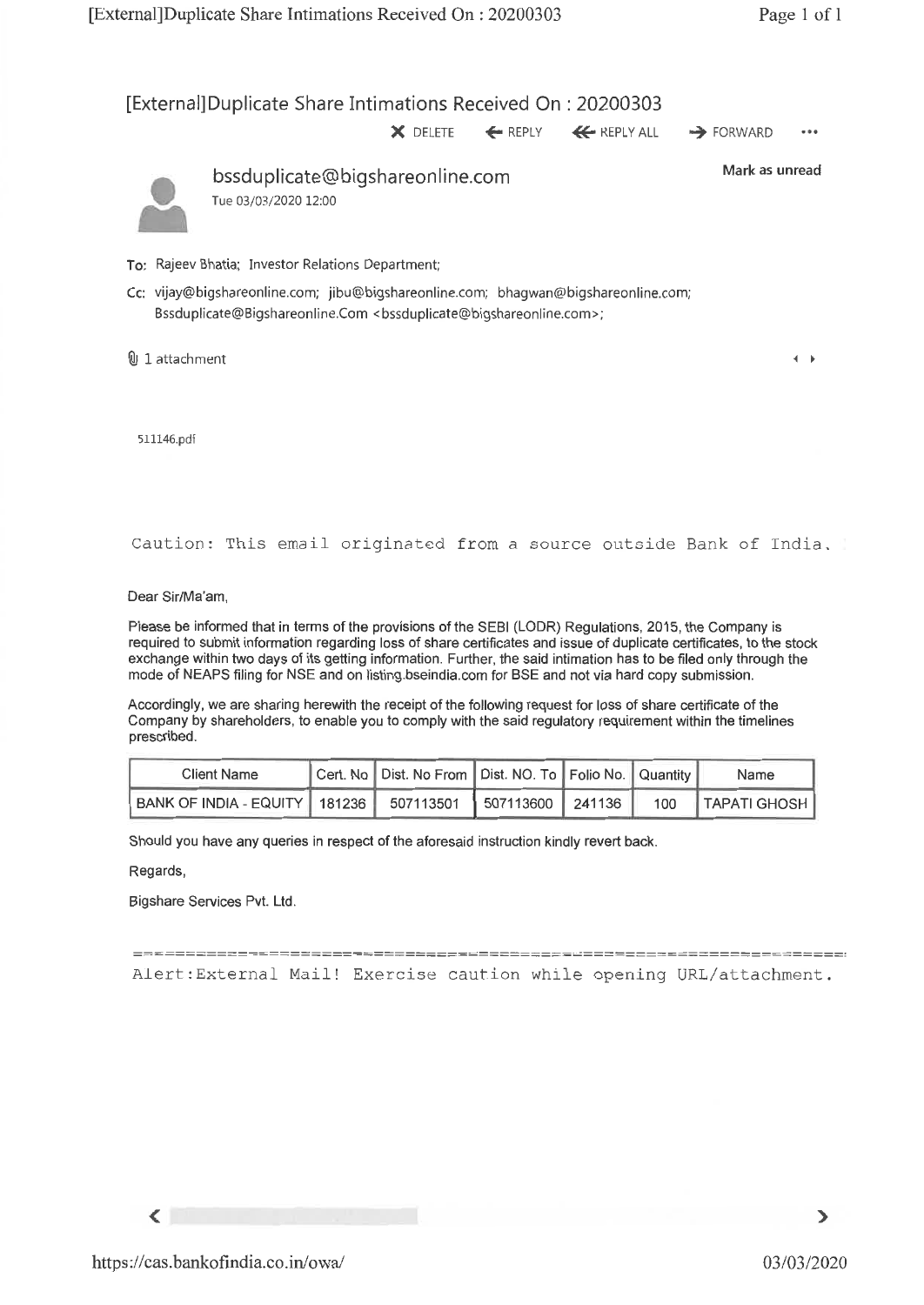Date - 28/2/2020 HION IT HAY COOKERN **MARINARY** Home Out M/S BIGSHARE SERVICES PUT LTO.  $A$ NO HERI  $(E)$ MILMBAY MAHARASH TRA Folio No. / Chient 10 No.  $-241136$ 511146 Dear Sir / decidam, Sub: - Issue of duplicate cortificate le deletion of manic. I would like to inform that me and my mife late Mrs. Typoli Cellosh mere shareholders of Bank of Techn jointly. I have misplaced the physical share contificate and I have already grenard the result in a subtent quity reference no. 20220005. As directed, I am acuding my ID and coldress preacy as the joint holder. Due to sudden demise of my unife, Invented sugnest you to delite her name from the records and issue the dephade shore certificate du only my name. Death certificate attached for jour kind référence. V Vendy renert back on my email 61H05H846 YA1HL com Sinjeretra ghv. **BIGSHARE SIL WIGES PVT. LTD.** RECEIVED Subject to Verification 0 3 MAR 2020 The thing of the Sign.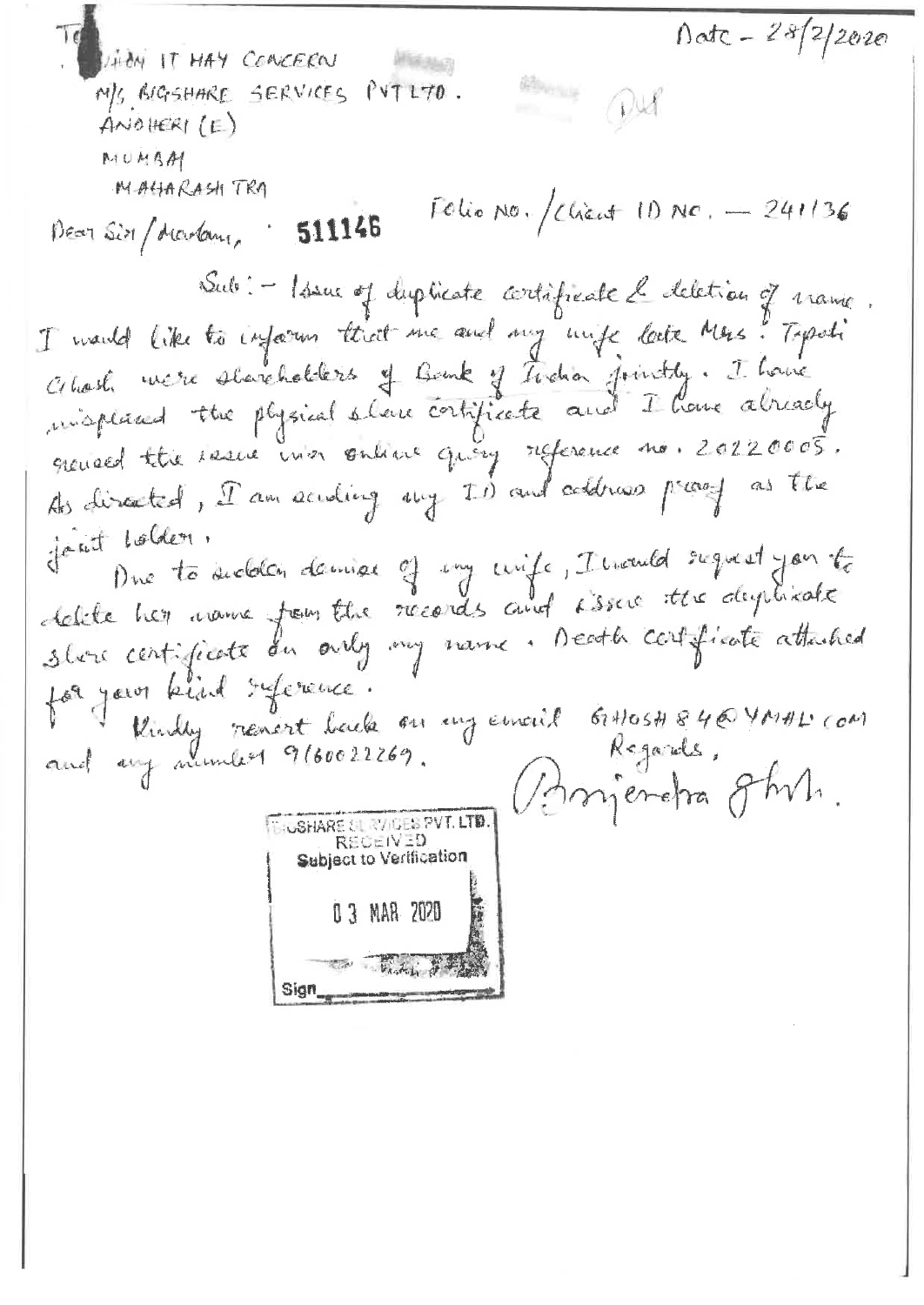[External]Duplicate Share Intimations Received On : 20200304 **X** DELETE ← REPLY ← REPLY ALL → FORWARD bssduplicate@bigshareonline.com Mark as unread Wed 04/03/2020 12:22 **To:** Rajeev Bhatia; Investor Relations Department; Cc: vijay@bigshareonline.com; jibu@bigshareonline.com; bhagwan@bigshareonline.com; Bssduplicate@Bigshareonline.Com <bssduplicate@bigshareonline.com>; 0) 1 attachment  $\leftarrow$ 511214.pdf Caution: This email originated from a source outside Bank of India.

Dear Sir/Ma'am,

Please be informed that in terms of the provisions of the SEBI (LODR) Regulations, 2015, the Company is required to submit information regarding loss of share certificates and issue of duplicate certificates, to the stock exchange within two days of its getting information. Further, the said intimation has to be filed only through the mode of NEAPS filing for NSE and on listing.bseindia.com for BSE and not via hard copy submission.

Accordingly, we are sharing herewith the receipt of the following request for loss of share certificate of the Company by shareholders, to enable you to comply with the said regulatory requirement within the timelines prescribed.

| Client Name                             | Cert.<br>No | Dist. No<br>From | Dist. NO.<br>Τo | Folio<br>No. | Quantity | Name                                |
|-----------------------------------------|-------------|------------------|-----------------|--------------|----------|-------------------------------------|
| <b>BANK OF INDIA -</b><br><b>EQUITY</b> | 9461        | 489936001        | 489936100       | 069361       | 100      | ALPESHBHAI VINUBHAI<br><b>PATEL</b> |

Should you have any queries in respect of the aforesaid instruction kindly revert back.

Regards,

Bigshare Services Pvt. Ltd.

Alert:External Mail! Exercise caution while opening URL/attachment.

 $\langle$